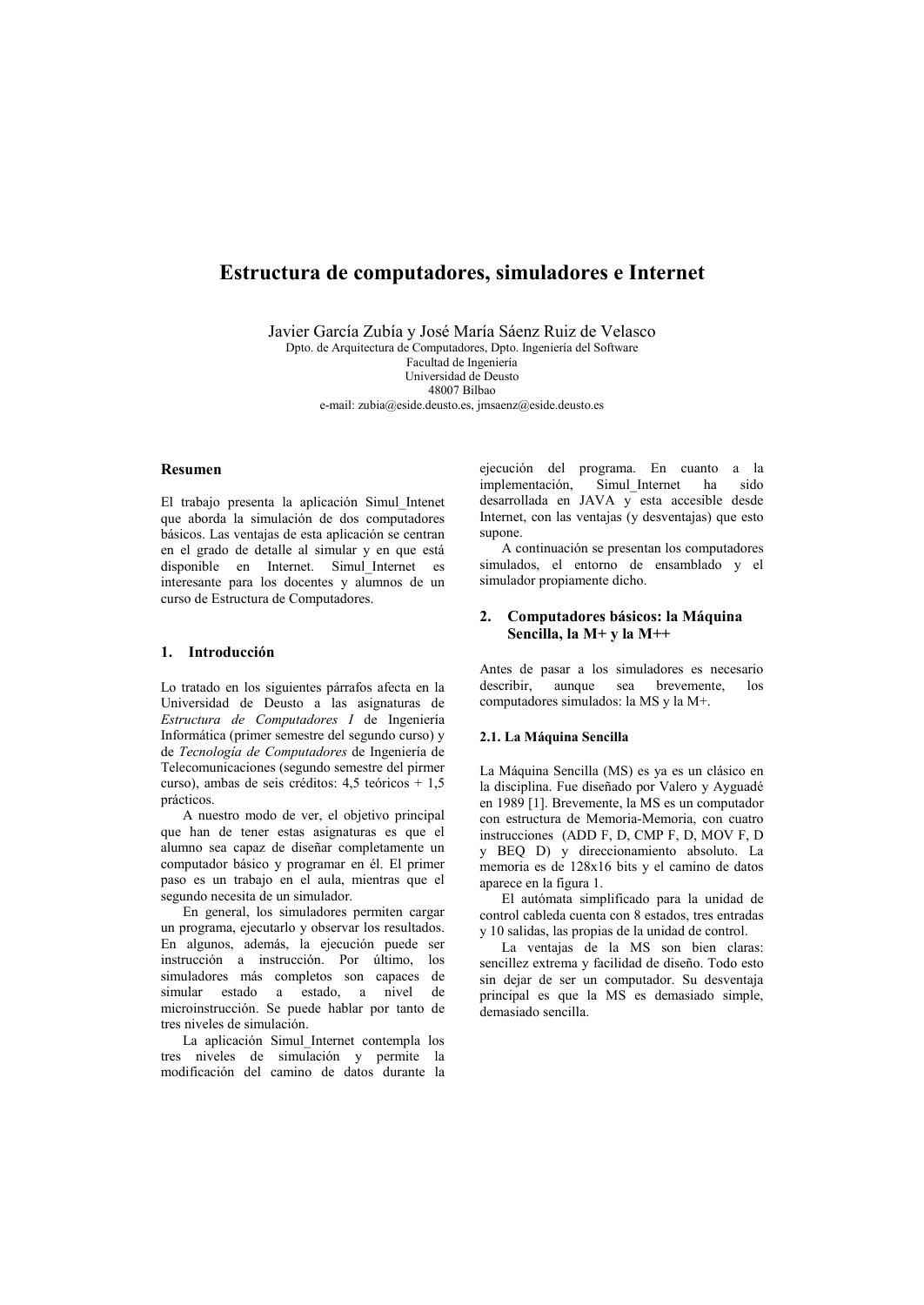#### **Demostraciones**



Figura 1. Camino de Datos de la Máquina Sencilla

#### 2.2. La Máquina Plus (M+)

La M+ es un computador básico pero más evolucionado que la MS. Su primer diseño data del año 1997 [2].

La estructura de la M+ es Registro-Registro, tiene un único bus de datos bidireccional de 8 bits, 26 instrucciones (ADD, SUB, MOVE, AND, OR. XOR, NOT, CMP, INR, BEO, BC v JMP, LDA, STA, LDAX, STAX, LFA y SFA) y un bus de direcciones de 16 bits potente y variado: inmediato, por registro, absoluto e indirecto. La memoria es de 64 Kbytes y el camino de datos puede verse en la figura 2.



Figura 2. Camino de datos de la M+

El autómata de la unidad de control cableada de la M+ tiene 25 estados, 10 entradas (8 bits del

código de operación y los flags FZ y FC) y 21 líneas de salida, las propias de la unidad de control

#### 2.3. El simulador de la Universidad de Deusto

El simulador desarrollado en la Universidad de Deusto, Simul\_Internet, tiene como características principales:

- es accesible desde Internet,
- contempla conjuntamente a la MS y la M+,
- las unidades de control están implementadas cableadas mediante autómatas,
- niveles de ejecución: programa, instrucción y estado.
- visualiza dinámicamente el autómata de la unidad de control.
- permite la modificación interactiva de la máquina,
- carga y ensambla los programas con control del usuario y
- es potente, cómodo, visual y gratuito.
- Está accesible en: http://paginaspersonales.deusto.es/zubia

En la Figura 3 se ve el aspecto de la pantalla principal de Simul Internet. En los siguientes párrafos describiremos brevemente la aplicación.

# **ESTRUCTURA DE COMPUTADORES I**



Figura 3. Pantalla principla de Simul Internet

#### 2.4. El ensamblador de Simul Internet

En primer lugar se muestra el funcionamiento y aspecto del ensamblador de Simul Internet  $($ Traduct 2000). En la Figura 4 se puede ver como el proceso de ensamblado es una pantalla aparte. En ella el alumno escribe el programa en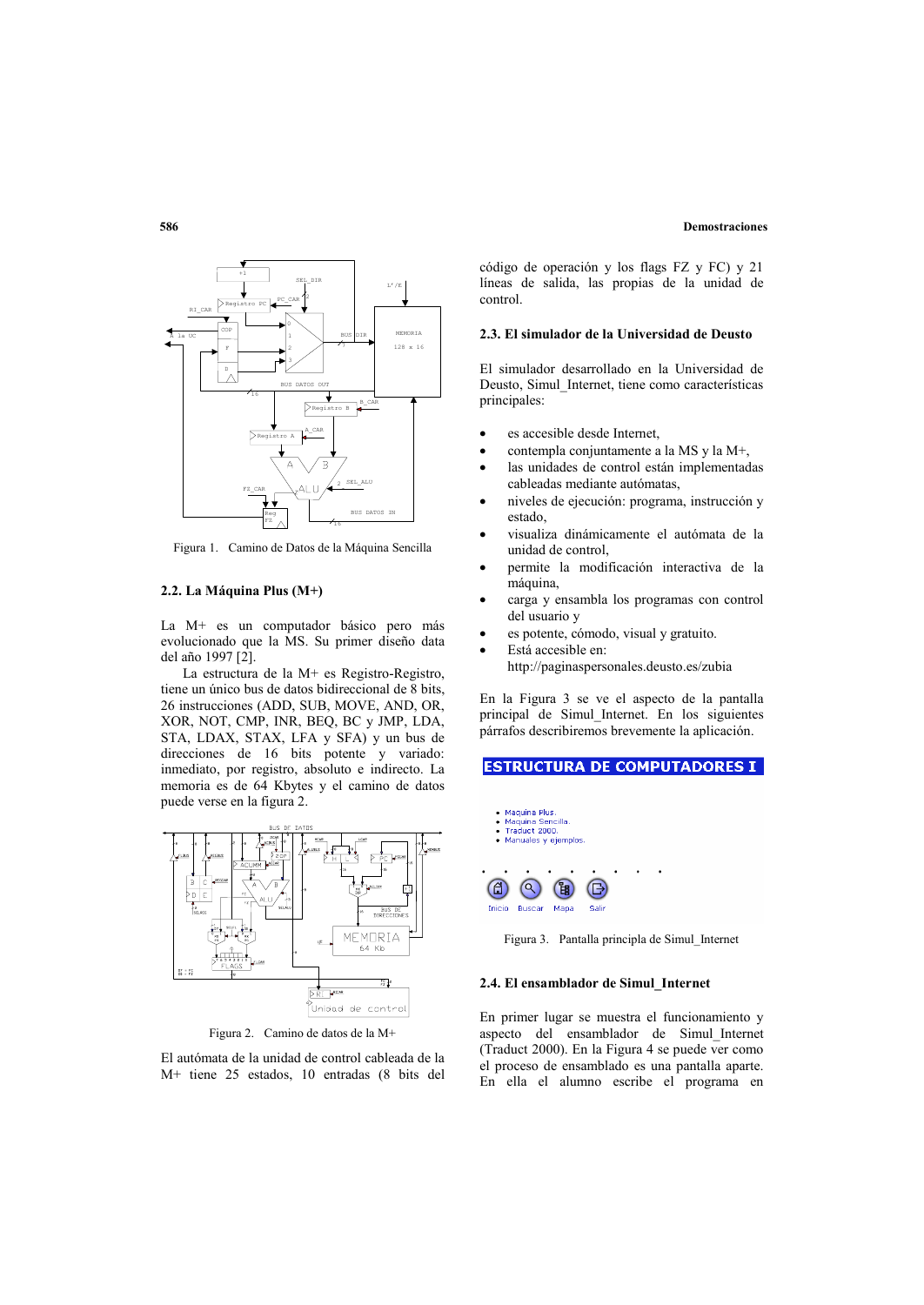## IX Jornadas de Enseñanza Universitaria de la Informática

ensamblador, y al ensamblarlo obtiene el código hexadecimal que deberá cargar en la memoria del computador correspondiente.



Figura 4. Pantalla principal del ensamblador

En la Figuras 5 y 6 se pueden ver, respectivamente, un programa en ensamblador de la M+ y el correspondiente código hexadecimal.



Figura 5. Programa en ensamblador de la M+

Una vez obtenido el código hexadecimal, el usuario dispone del mecanismo para cargar este programa en cualquier posición de la memoria.

# 2.5. La simulación de la MS

Si en la Figura 3 se hubiera pulsado la opción Máquina Sencilla, el alumno se habría encontrado con la Figura 7.



Figura 6. Programa en código hexadecimal



Figura 7. Pantalla del simulador de la MS

En la Figura 7 se pueden ver en la parte izquierda el camino de datos y las señales de control de la MS. Todos los registros, campos, etc. son accesibles por el alumno, que podrá modificarlos.

En la parte de la derecha se pueden ver los controles del nivel de simulación, la opción de modificación de campos y la elección binario/hexadecimal.

En la parte central se puede ver el diagrama de transición de estados del autómata de la unidad de control cableada. Cuando el alumno haya elegido la opción de simulación por estados podrá ver pintado en rojo el estado actual, y en azul el anterior. La visualización dinámica del autómata nos parece muy importante desde el punto de vista didáctico.

# 2.6. La simulación de la M+

Si en la Figura 3 se elige la opción Máquina Plus lo que nos encontramos es la Figura 8.

587